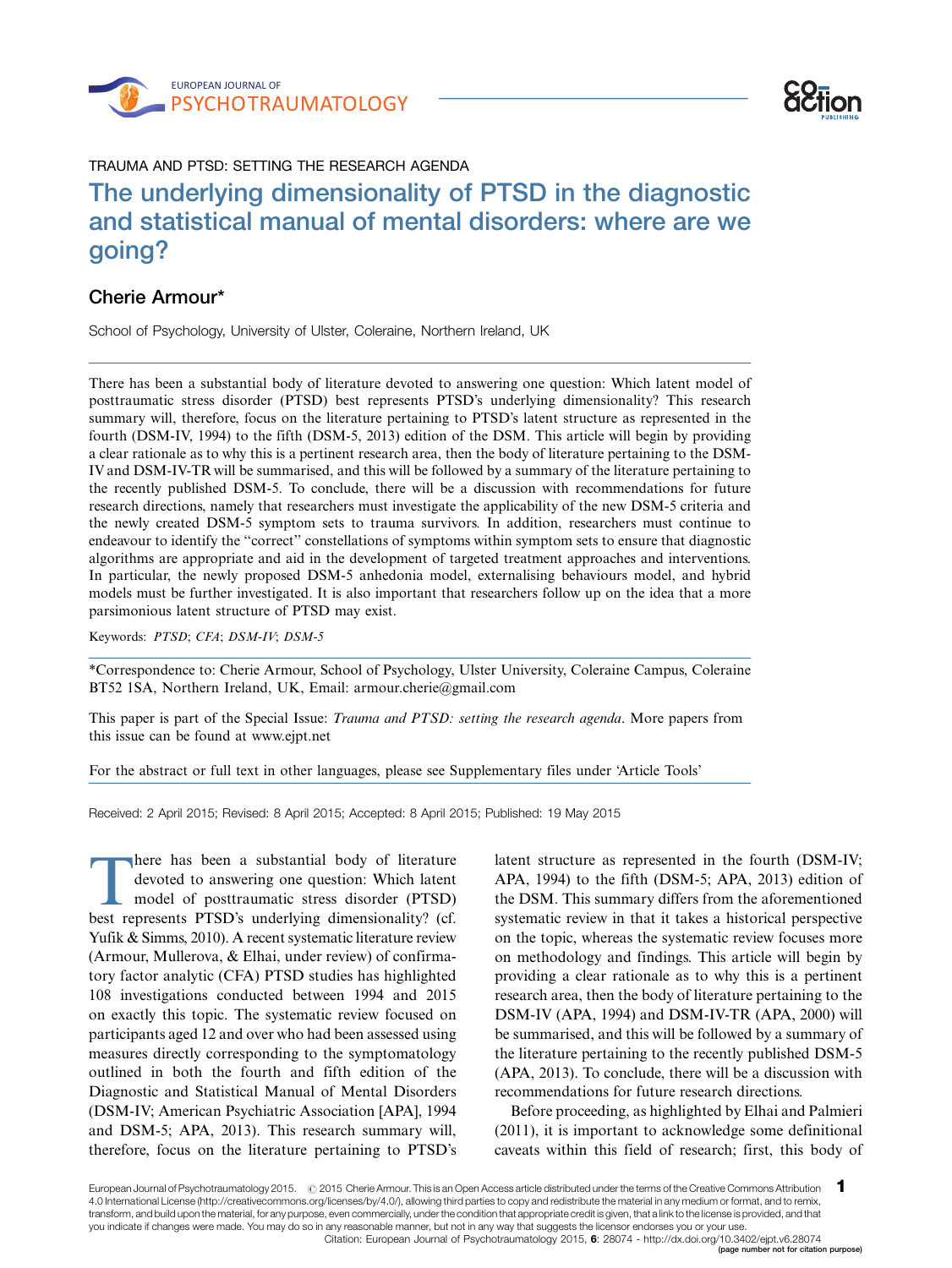literature examines the structure of DSM-IV and DSM-5 PTSD symptom measures rather than PTSD's structure per se; this is attributable to the direct correspondence of the items of these measures with the 17 and 20 PTSD symptoms as outlined in the DSM-IV and DSM-5, respectively. Secondly, the studies under review have largely sampled trauma-exposed participants irrespective of whether or not those participants meet the relevant diagnostic criteria. Moreover, as PTSD is a disorder emerging from exposure to a multitude of traumatic events, PTSD CFA studies have been conducted using data gleaned from a wide array of traumatised groups; some have focused on one particular traumatic event (e.g., sexual assault survivors; Ullman & Long, 2008) and others have chosen to sample individuals with extremely diverse trauma histories (e.g., nationally representative data sets; Armour, Carragher, & Elhai, 2013). As will become apparent in this article, a number of researchers have investigated whether conditions such as meeting PTSD's diagnostic criteria influence which of PTSD latent factor models are optimal (cf. Biehn, Elhai, Fine, Seligman, & Richardson, 2012).

## **Pertinence**

Elhai and Palmieri (2011) were first to specifically outline the pertinence of this line of enquiry. They highlighted four key points; first, they discussed how this endeavour has the ability to provide insight into the core constructs, which represent PTSD. This is particularly important given a body of literature, which has questioned PTSD's construct validity and distinctiveness as an independent psychiatric disorder (McNally, 2009; Spitzer, First, & Wakefield, 2007). These questions have largely arisen from research demonstrating PTSD's high rates of comorbidities with alternative psychopathologies such as mood and anxiety disorders. In particular, PTSD's symptom set contains items present in a number of diagnostic entities, including but not limited to items such as sleeping difficulties and concentration difficulties (Mchugh & Treisman, 2007; Rosen & Lilienfield, 2008; Spitzer et al., 2007). Some studies have suggested that certain PTSD items, specifically those known as dysphoria symptoms, are more related to depressive disorders than others (Elklit, Armour, & Shevlin, 2010), whereas some have suggested that no single PTSD item is more or less related to general distress than others (Marshall, Schell, & Miles, 2013).

Elhai and Palmieri's (2011) second point was that the resultant PTSD symptom sets have implications for diagnostic algorithms. Diagnostic algorithms dictate that individuals must endorse a particular number of items from each of the symptom sets of a given disorder. Thus, if the type and/or number of symptoms/symptom sets within a given disorder are altered, the corresponding diagnostic algorithm will also be altered. Ultimately, this may affect the prevalence of a disorder within the population; given

that different people may or may not be in receipt of a diagnosis. Continuing to investigate CFA models of PTSD's latent structure will assist in the identification of the ''correct'' number and composition of PTSD symptom sets and, thus, aid in establishing the correct diagnostic algorithm pertaining to PTSD. Thirdly, Elhai and Palmieri (2011) discussed how information gleaned from CFA studies can enhance knowledge related to the etiology and maintenance of PTSD. Indeed, knowledge of particular symptom sets allows researchers to investigate risk factors pertaining to specific symptom sets (e.g., varying trauma experiences; Armour & Shevlin, 2010), assess whether a particular symptom set drives the longitudinal course of the disorder (e.g., hyperarousal; Schell, Marshall, & Jaycox, 2004), or whether a particular symptom set is more or less resistant to treatment (e.g., numbing; Asmundson, Stapleton, & Taylor, 2004). The fourth point emphasised that the identification and assessment of symptom sets will allow for the implementation of targeted treatments.

### DSM-IV/DSM-IV-TR<sup>1</sup>

The DSM-IV was published in 1994 and categorised PTSD's 17 symptoms across three distinct symptom sets: re-experiencing, emotional numbing, and hyperarousal. Four years subsequent to the publication of the DSM-IV, researchers published a paper that detailed an alternative latent model proposed to provide superior fit to PTSD data than the existing DSM-IV model. This model contained four rather than three symptom sets and was termed the emotional numbing model (King, Leskin, King, & Weathers, 1998). The symptom sets were termed: re-experiencing, numbing, avoidance, and hyperarousal; the creation of numbing and avoidance symptom sets were based on the separation of items originally belonging to the emotional numbing and avoidance symptom set of the DSM-IV model. The separation of these items was based on both theoretical and empirical evidence supporting their distinctiveness (Asmundson et al., 2004). This model was deemed preferential to the DSM-IV model (King et al., 1998) and remained uncontended until the publication of an article by Simms, Watson, and Doebbeling (2002). Simms et al. proposed a new alternative latent model termed the dysphoria model, which contained four symptom sets of re-experiencing, avoidance, dysphoria, and hyperarousal. The dysphoria symptom set comprised all of the items from the numbing symptom set of the emotional numbing model and three symptoms that were removed from the hyperarousal set; irritability, sleeping difficulties, and concentration difficulties. This new dysphoric symptom set was based on the premise that these items were not specific to the disorder but

<sup>&</sup>lt;sup>1</sup>Note the 17 symptoms of the DSM-IV were consistent in the DSM-IV-TR and so will be referred to as DSM-IV symptoms.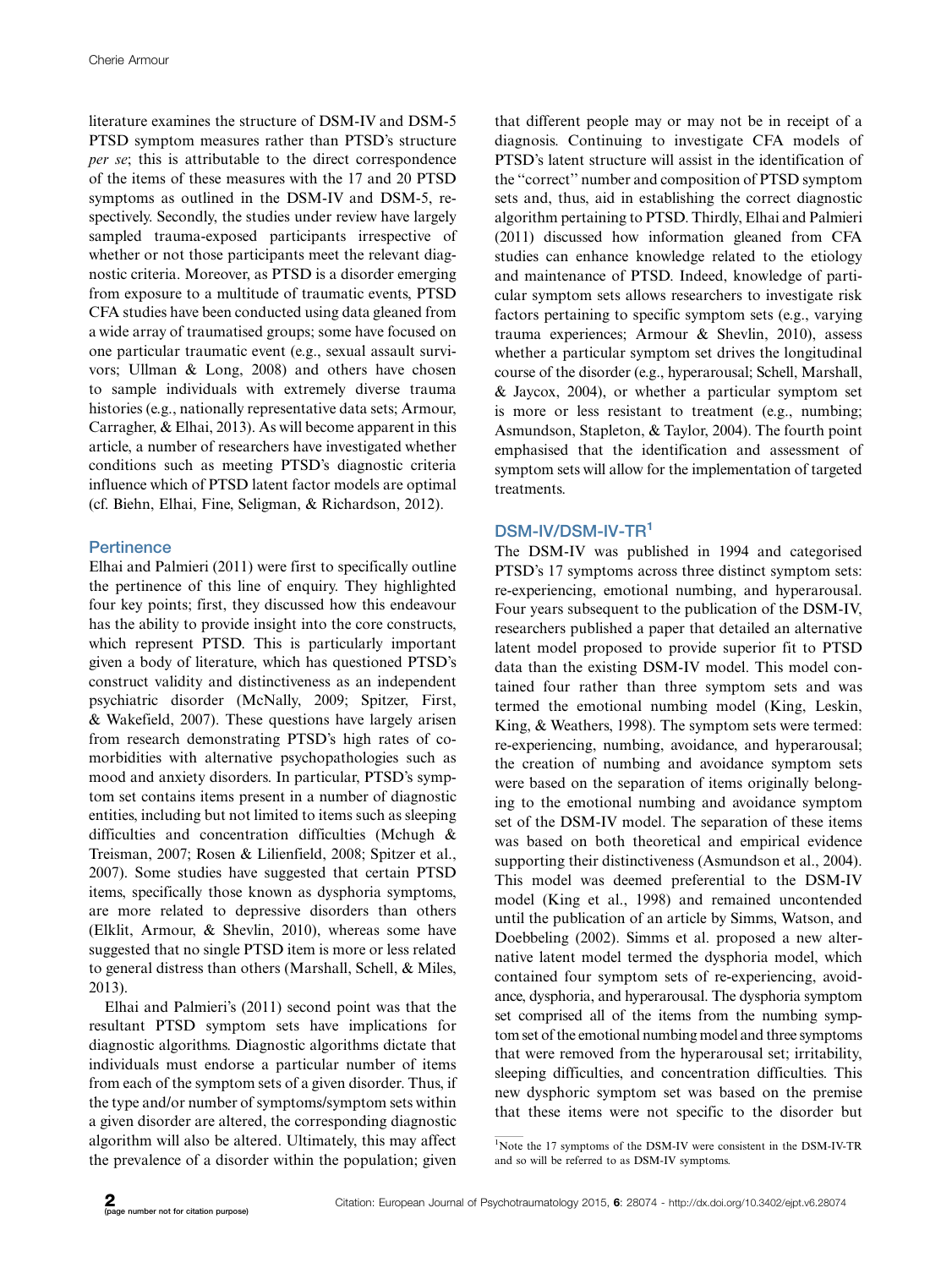resembled symptoms of general distress. It was at this point that the interest in PTSD's latent structure from the field of traumatic stress grew monumentally. Indeed, several researchers have endeavoured to identify the model: the three-factor DSM-IV model, the four-factor numbing model, or the four-factor dysphoria model, provided the optimal representation of PTSD's latent structure (Charak, Armour, Elklit, Angmo, Elhai, & Koot, 2014; Rademaker, Minnen, Ebberink, Zuiden, Hagenaars, & Geuze, 2012). Of note, a number of studies have also attempted to identify the optimal latent structure of early posttraumatic responding (Hansen, Armour, & Elklit, 2012; Olff, Sijbrandij, Opmeer, Carlier, & Gersons, 2009).

The systematic review mentioned above (Armour et al., under review) detailed 97 studies comprising 126 samples, which examined 26 different DSM-IV PTSD models. Although many comparisons were made across a wide variety of models, the most popular were indeed the comparisons between the DSM-IV three-factor model with the emotional numbing model  $(n = 75 \text{ samples})$  and the dysphoria model  $(n=64 \text{ samples})$ , and directly between the emotional numbing model and the dysphoria model ( $n = 105$  samples). On the whole, both the fourfactor models outperformed the three-factor model, and the dysphoria model outperformed the emotional numbing model (based on the quantity of samples, which chose one model as preferential to the other). These findings support those of a previous meta-analytic study assessing 40 PTSD data sets in which the dysphoria model was deemed the optimal fitting model (Yufik & Simms, 2010).

### Moderating variables

Given that studies appeared to be fluctuating between selecting either the emotional numbing model or the dysphoria model as the optimal representation of PTSD's latent structure, researchers began to question under what conditions one model may be deemed more preferential than the other. Indeed, researchers queried whether factors such as gender and age (Armour et al., 2011; Charak et al., 2014; Contractor et al., 2013; Hall, Elhai, Grubaugh, Tuerk, & Magruder, 2012; Wang et al., 2013), PTSD diagnostic status (Biehn et al., 2012), endorsement of PTSD's A2 (fear, helplessness, horror) criteria (Armour et al., 2011), PTSD measure (Palmieri, Weathers, Difede, & King, 2007; Yufik & Simms, 2010), choosing a worst trauma versus a global trauma history (Elhai, Engdahl, Palmieri, Naifeh, Schweinle, & Jacobs, 2009), having versus not having previous war zone deployment (Mansfield, Williams, Hourani, & Babeu, 2010), English versus Spanish language speakers (Marshall, 2004), Caucasian versus Hispanic ethnicity (Hoyt & Yeater, 2010), and time of PTSD assessment from trauma exposure (Krause, Kaltman, Goodman, & Dutton, 2007; Olff et al., 2009) influenced which model would be deemed preferential. Findings have been somewhat mixed. For example, Palmieri

et al. (2007) reported that the numbing model provided superior fit to data from the Clinician-Administered PTSD Scale, whereas the dysphoria model provided superior fit using the self-report PTSD checklist (PCL). Armour et al. (2011) provided evidence that gender influences PTSDs latent structure, and Krause et al. (2007) provided evidence that the dysphoria model remains stable over time. In its totality, therefore, this body of evidence suggests that there are indeed conditions that may influence which of the latent structures are deemed optimal.

Armour et al. (under review) reviewed studies that directly compared emotional numbing and dysphoria models based on certain conditions to ascertain if one particular model appeared more favourable. In looking specifically at studies using military samples  $(n = 27)$ , they reported that 10 (37%) found preferential fit of the emotional numbing model, whereas 13 (48%) found the dysphoria model to be more optimal. Neither model was chosen as optimal across four (15%) studies using military samples. In civilian samples  $(n=74)$ , the emotional numbing model provided superior fit compared with the dysphoria model in 24 (32%) samples, whereas the opposite was the case in 37 (50%) samples. Other conditions discussed in the systematic review include gender, studies focusing on university students, and studies utilising the PCL. What is important to acknowledge, however, is that when focusing on one particular difference, for example, which of the models provide superior fit more often, we must acknowledge that military samples may also differ in a multitude of ways, for example, two military samples may have been assessed using different measures, may have a very different gender, age, and ethnicity profile, and may have been assessed at different lengths of time since trauma.

### Dysphoric arousal model

A more recent conceptualisation of PTSD's dimensionality was introduced by Elhai, Biehn, Armour, Klopper, Frueh, and Palmieri (2011); these authors proposed a fivefactor model termed the dysphoric arousal model. This model comprised factors of re-experiencing, avoidance, numbing, anxious arousal, and dysphoric arousal. In this model, the three items such as irritability, sleeping difficulties, and concentration difficulties were removed from the dysphoria factor to create a fifth distinct dysphoric arousal factor. The hyperarousal factor, comprising the remaining two hyperarousal items, was renamed anxious arousal. This model was introduced in late 2011, however, it quickly gathered interest from PTSD factor analytic researchers. Indeed, to date, this model has been assessed in comparison to the two four-factor models (emotional numbing and dysphoria) in 38 samples; notably, it was deemed optimal in 34 (89%) of the 38 samples (Armour et al., under review). Thus, the dysphoric arousal model has predominately been deemed preferential.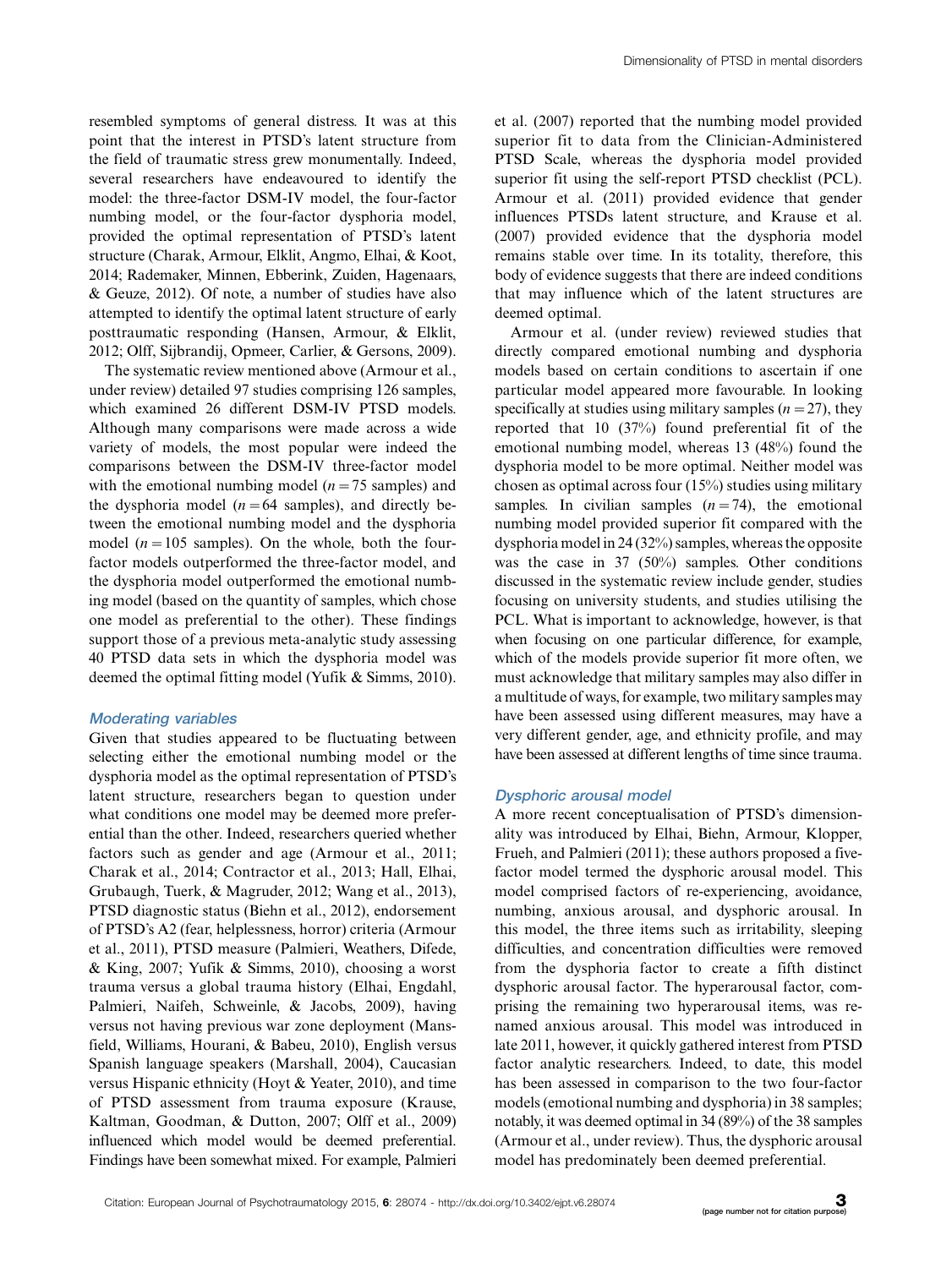Interestingly, both the meta-analyses by Yufik and Simms (2010) and the recent systematic review of all available DSM-IV and DSM-IV-TR CFA studies highlight that the weight of evidence points to the superior performance of the dysphoria model over and above that of the emotional numbing model. Similarly, the weight of evidence based on the extant literature on which the dysphoric arousal model was based suggests that this model outperforms alternatives. A key feature of the dysphoric arousal model is the separation of the hyperarousal factor into dysphoric and anxious arousal. In moving from the DSM-IV to the DSM-5, this body of evidence was taken into consideration; however, it is interesting to note that the new DSM-5 model, as will be discussed below, most closely resembles the emotional numbing model and not the dysphoria model or the dysphoric arousal model. It has, however, been acknowledged in the field that perhaps the introduction of the dysphoric arousal model arrived too late for it to be fully considered in light of DSM-5 revisions.

### DSM-5

In May 2013, the newest, fifth edition of the DSM was published. For the first time in the history of PTSD's nosology in the DSM, PTSD's complete list of symptoms was officially divided across four rather than three symptom groups.<sup>2</sup> These were re-experiencing, avoidance, negative alterations in cognitions and mood (NACM), and alterations in arousal and reactivity (AAR). Notably, a number of the symptom descriptions from the DSM-IV were retained although several were revised. Moreover, PTSD was now represented by 20 rather than 17 individual symptoms. Researchers in the field of traumatic stress quickly rose to the challenge of assessing whether the four symptom groupings were indeed the optimal way of categorising the DSM-5's 20 PTSD symptoms. Indeed, 13 articles have examined DSM-5 models across 14 samples (the total number of participants across studies;  $n = 9,624$ ; Armour et al. under review). In general, the DSM-5 model has provided adequate fit to the data across studies, although when compared with alternatives, it was deemed optimal in only 3 (21%) of the 14 samples.

Interestingly, in the studies identified in the systematic review, there were 18 different DSM-5 PTSD models assessed via CFA; these models comprised between one and seven factors (Armour et al. under review). The early approach was to assess the DSM-5 model (which most closely represented the emotional numbing model as noted above), against a DSM-5 version of the dysphoria model; this is unsurprising, given the mixed findings related to the DSM-IV models of PTSD. However, now that there are 20 rather than 17 PTSD items, the exact composition of a DSM-5 dysphoria model remains unclear; indeed, to date, there have been three versions of the DSM-5 model with regard to the placement of four items across the dysphoria and AAR symptom sets; these items are reckless or self-destructive behaviour, exaggerated startle response, difficulty concentrating, and sleeping difficulties. Similar to findings from the DSM-IV literature, neither model has been deemed conclusively preferential. In following the same vein of the DSM-IV literature, researchers have also assessed the DSM-5 and dysphoria models alongside a DSM-5 version of the dysphoric arousal model. The systematic review conducted by Armour et al. highlights five studies, which incorporated a DSM-5 dysphoric arousal model into their analyses; in four (80%) of these, the dysphoric arousal model was deemed preferential.

Shortly after the publication of the DSM-5, two independent research teams proposed alternative PTSD models each comprising six latent factors (Liu et al., 2014; Tsai et al., in press). Liu et al. (2014) assessed PTSD's latent structure using data from Chinese earthquake survivors ( $N = 1,196$ ). They assessed six competing DSM-5 models, including the DSM-5 four-factor model, a dysphoric DSM-5 model, a dysphoric arousal DSM-5 model, and a newly proposed six-factor model termed the anhedonia model. The latter model comprised factors of intrusion, avoidance, negative affect, anhedonia, dysphoric arousal, and anxious arousal. This model conceptualisation, therefore, included the separation of hyperarousal as per the dysphoric arousal model and the separation of the new NACM factor into ''negative alterations in cognitions and mood'' and ''anhedonia.'' Liu et al. stated that this was based on the premise that these factors represented positive and negative affect. Of all assessed models, the six-factor anhedonia model was deemed optimal.

Tsai et al. (in press) proposed an alternative six-factor model using data from a nationally representative sample of US veterans  $(N=1,484)$ . This model was termed the externalising behaviours model and comprised a new factor of the same name. This factor consisted of two items: irritable or aggressive behaviour and self-destructive or reckless behaviour. The creation of this new factor was based on the premise that these items were characteristic of deficits in emotion regulation (see Cloitre, 2015; Ford, 2015 this issue for how emotion regulation is part of complex PTSD) and represented self-initiating behaviours (Friedman, 2013; Roberton, Daffern, & Bucks, 2012) and, thus, were distinct from other items. Similar to the anhedonia model discussed above, the externalising behaviours model also acknowledged and included factors separating hyperarousal into dysphoric and anxious arousal. This model was found preferential to alternatives in the full sample and in a sub-sample of those with lifetime PTSD and a sub-sample comprised of only female veterans.

<sup>&</sup>lt;sup>2</sup>Note there were a number of additional changes such as changes to the definition of the traumatic stressor and the addition of a dissociative subtype; however, these will not be discussed in the present review.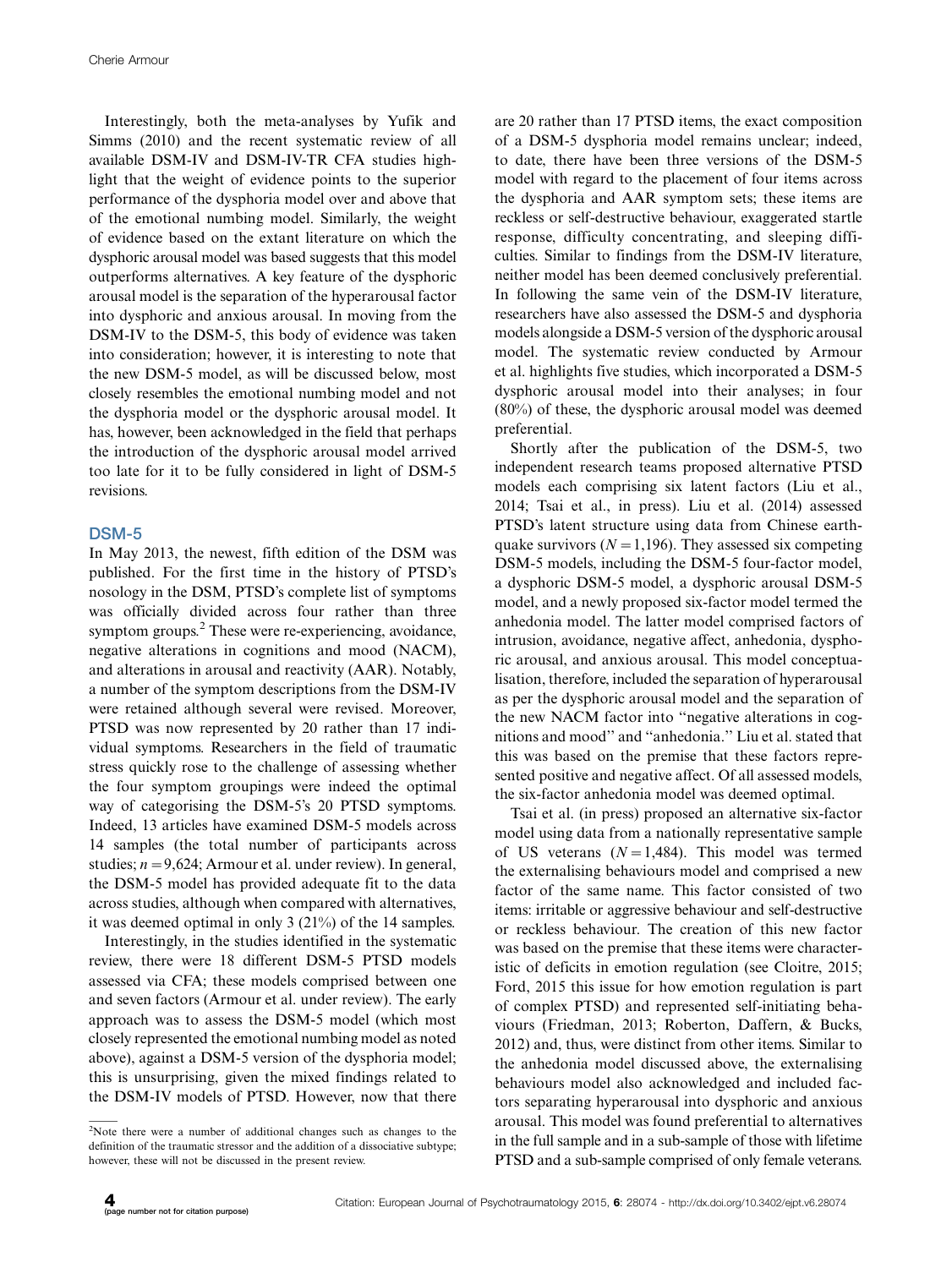Subsequent to the proposal of the two six-factor models, Armour et al. (2015) proposed a model which pulled together the features of both six-factor models into a hybrid model comprised of seven independent factors of re-experiencing, avoidance, negative affect, externalising behaviours, anhedonia, anxious arousal, and dysphoric arousal. Given this model combining the features of the two six-factor models, it was based on both theoretical and empirical evidence. The seven-factor hybrid model was deemed superior to the DSM-5 model, a DSM-5 dysphoric arousal model, an externalising behaviours model, and an anhedonia model. A number of studies currently under review have since deemed that the hybrid model demonstrates superior fit compared with the DSM-5 model and the two newly proposed six-factor models. These studies span traumatised groups including the US students, Chinese adolescents surviving earthquake, and traumaexposed Chinese school pupils. To view the item mappings of the most recent latent DSM-5 PTSD models, see Table 1.

### Towards fewer factors

Interestingly, the pattern in which the original model proposed by the DSM was superseded by two newly proposed models comprising additional factors mirrors that of the DSM-IV literature. However, in comparison with the DSM-IV pattern in which this process took from 1994 (DSM-IV) through 1998 (emotional numbing model),

and 2002 (the dysphoria model) to 2011 (the dysphoric arousal model), the DSM-5 models were proposed within a short time of the publication of the DSM-5 and each other (May 2013 to present).

The majority of the extant research has, therefore, relied on testing models that increase the number of latent factors. One criticism related to the increasing number of latent factors is that, although statistically improving fit, the amount of incremental fit does not usually appear to be substantial. A separate line of enquiry has, therefore, postulated that perhaps a more parsimonious latent structure of PTSD may exist. This is based on the premise that the interfactor correlations of PTSD models are particularly high, and the knowledge that high correlations between two factors may represent a lack of discriminant validity (Brown, 2006; Kline, 2010). Indeed, in assessing the DSM-5 model, both Elhai et al. (2012) and Miller et al. (2013) have reported high interfactor correlation ranging from 0.89 to 0.94. In acknowledging the presence of high interfactor correlations, Forbes et al. (2015) used data from 570 traumatic brain injury survivors to assess four latent models; the DSM-5 model, a DSM-5 dysphoria model, a one-factor model, and a three-factor model corresponding to the structure implied by the DSM-IV diagnostic criteria. All of the assessed models, with the exception of the one-factor model, provided good fit to the data based on a number fit indices (root mean square

Table 1. Item mappings for the most recent DSM-5-based latent models of PTSD

| Symptom                                 | Model 1     | Model 2     | Model 3     | Model 4   |
|-----------------------------------------|-------------|-------------|-------------|-----------|
| 1. Intrusive thoughts                   | Re          | Re          | <b>Re</b>   | Re        |
| 2. Nightmares                           | Re          | Re          | Re          | Re        |
| 3. Flashbacks                           | Re          | Re          | <b>Re</b>   | Re        |
| 4. Emotional cue reactivity             | Re          | Re          | <b>Re</b>   | Re        |
| 5. Physiological cue reactivity         | Re          | Re          | Re          | Re        |
| 6. Avoidance of thoughts                | Av          | Av          | Av          | Av        |
| 7. Avoidance of reminders               | Av          | Av          | Av          | Av        |
| 8. Trauma-related amnesia               | <b>NACM</b> | <b>NACM</b> | <b>NACM</b> | <b>NA</b> |
| 9. Negative beliefs                     | <b>NACM</b> | <b>NACM</b> | <b>NACM</b> | <b>NA</b> |
| 10. Blame of self or others             | <b>NACM</b> | <b>NACM</b> | <b>NACM</b> | <b>NA</b> |
| 11. Negative trauma-related emotions    | <b>NACM</b> | <b>NACM</b> | <b>NACM</b> | <b>NA</b> |
| 12. Loss of interest                    | <b>NACM</b> | <b>NACM</b> | An          | An        |
| 13. Detachment                          | <b>NACM</b> | <b>NACM</b> | An          | An        |
| 14. Restricted affect                   | <b>NACM</b> | <b>NACM</b> | An          | An        |
| 15. Irritability/anger                  | н           | EB          | DA          | EB        |
| 16. Self-destructive/reckless behaviour | н           | EB          | DA          | EB        |
| 17. Hypervigilance                      | н           | AA          | AA          | AA        |
| 18. Exaggerated startle response        | H           | AA          | AA          | AA        |
| 19. Difficulty concentrating            | H           | DA          | DA          | DA        |
| 20. Sleep disturbance                   | н           | DA          | DA          | DA        |

Note. Model 1 = four-factor DSM-5 model; Model 2 = six-factor externalising behaviours model; Model 3 = six-factor anhedonia model; Model 4=seven-factor hybrid model; Re=re-experiencing; Av=avoidance; NACM=negative alterations in cognitions and mood; NA =negative affect; An =anhedonia; H =hyperarousal; DA =dysphoric arousal; AA =anxious arousal; EB =externalising behaviours.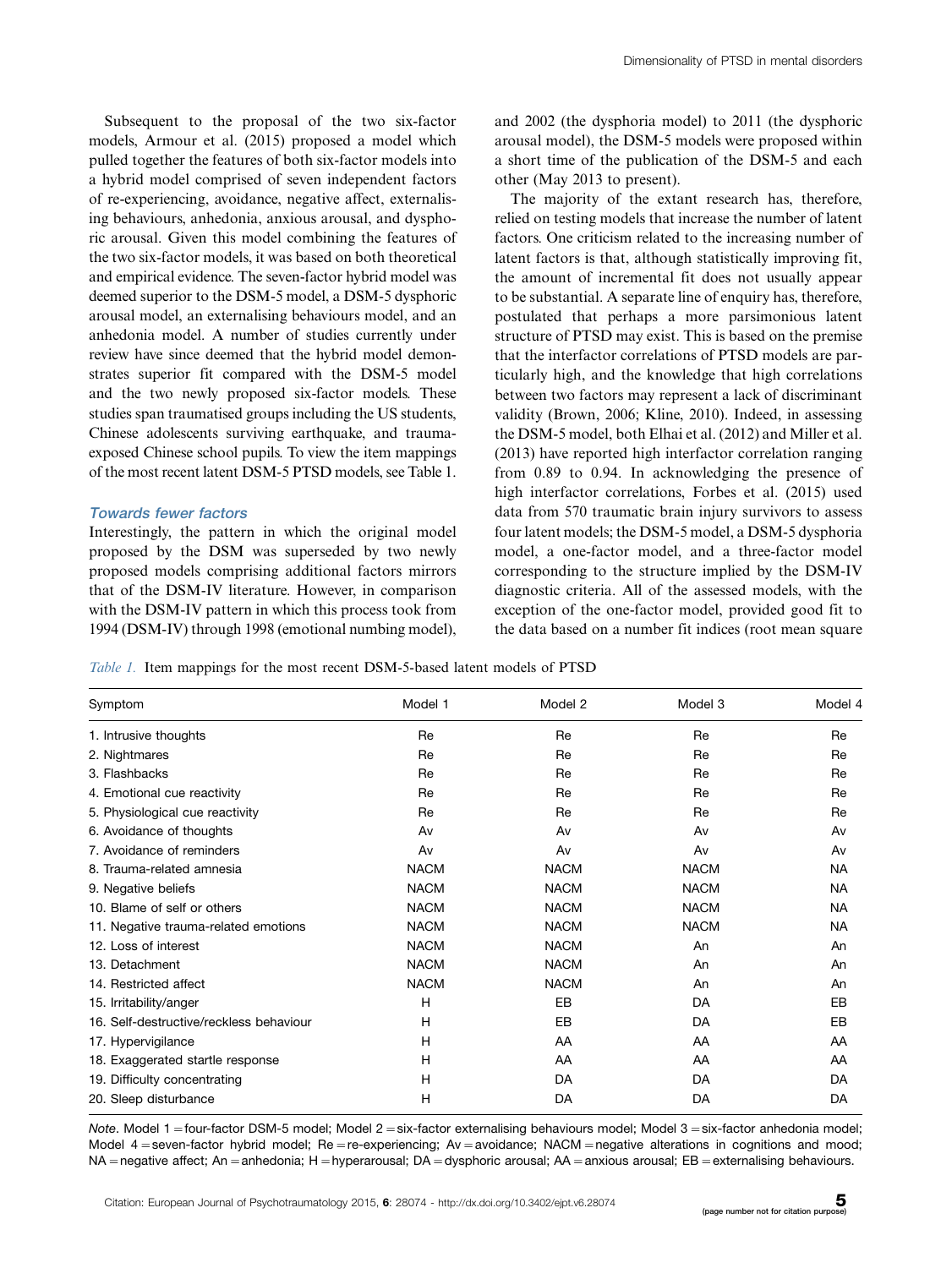error of approximation, confirmatory fit index, and the Tucker Lewis Index). The DSM-5 model provided superior fit compared with the three-factor model, and the DSM-5 model did not significantly differ in fit from the dysphoria model. As hypothesised by the authors, a number of factors produced high interfactor correlations (e.g., intrusion and avoidance  $= 0.94$ ). As a result, the authors assessed two- and three-factor models in which factors with high inter-factor correlations were combined. These new models provided a ''high level of fit'' and so, the authors stated, were ''... viable alternatives to the three-factor or four-factor models in light of the latters' "excessive factor intercorrelations" (p. 49). In providing a rationale over and above the high correlation for the combination of intrusive and arousal factors, the authors reported that intrusive and avoidance symptomatology although phenomenologically distinct, may indeed be two sides of the same coin. They also propose that the combination of NACM and AAR symptoms should be considered, based on no differences in fit uncovered in their study between the original models and models choosing to combine these items. The authors do, however, call for further investigation of the combination of factors and of the discriminant validity of such.

# Future directions

Undoubtedly, this field of research as it pertains to PTSD in the DSM-5 will continue along the same lines as that from the DSM-IV. Although some may consider this as repetitive, it is fundamentally important given that we must investigate the applicability of the new criteria and the newly created symptom sets to trauma survivors. Moreover, we must continue to endeavour to identify the "correct" constellations of symptoms within symptom sets to ensure that diagnostic algorithms are appropriate, and to aid in the development of targeted treatment approaches and interventions. Moreover, identifying the correct latent structure of PTSD allows researchers to assess which specific factors may account for comorbidity with alternative disorders. Indeed, further studies are needed in relation to the newly proposed latent structure of the DSM-5 criteria, in particular, the anhedonia model, the externalising behaviours model, and the hybrid model. It is also important that researchers follow up on the idea that perhaps a more parsimonious latent structure of PTSD may exist.

Ultimately, it is important that researchers attempt to replicate the findings reported in the extant literature (Armour et al., 2015; Liu et al., 2014; Tsai et al., in press). Although not discussed herein future studies should continue to evaluate the external validity of the PTSD models by assessing how each of the resultant factors relate to alternative psychopathologies and external correlates such as functional impairment (see Pietrzak et al., 2015). Furthermore, studies should specifically assess the prognostic utility of the models and assess how each of the resultant factors relates to treatment responses. Given the recent release of the National Institute of Mental Health (NIMH) Research Domain Criteria (RDoc), which calls for ''new ways of classifying mental disorders based on behavioural dimensions and neurobiological measures,'' it is also important that researchers assess whether or not there are important biomarkers implicated in PTSD and the relationship between these biomarkers with the distinct symptom sets (see also Schmidt, 2015, this issue). Finally, any knowledge gained must be disseminated as widely as possible to ensure that it is fed back into clinical practice.

# Conflict of interest and funding

There is no conflict of interest in the present study for any of the authors.

# **References**

- American Psychiatric Association. (1994). Diagnostic and statistical manual of mental disorders (4th ed.). Washington, DC: Author.
- American Psychiatric Association. (2000). Diagnostic and statistical manual of mental disorders (4th ed., Text rev.). Washington, DC: Author.
- American Psychiatric Association. (2013). Diagnostic and statistical manual of mental disorders (5th ed.). Washington, DC: Author.
- Armour, C., Carragher, N., & Elhai, J. D. (2013). Assessing the fit of the dysphoric arousal model across two nationally representative epidemiological surveys: The Australian NSMHWB and the United States NESARC. Journal of Anxiety Disorders, 27(1), 109-115. doi: 10.1016/j.janxdis.2012.10.006.
- Armour, C., Layne, C. M., Naifeh, J. A., Shevlin, M., Duraković-Belko, E., Djapo, N., et al. (2011). Assessing the factor structure of posttraumatic stress disorder symptoms in participants with and without criterion A2 endorsement. Journal of Anxiety Disorders, 25, 80-87.
- Armour, C., Mullerova, J., & Elhai, J. D. (under review). A systematic literature review of PTSD's latent structure in the diagnostic and statistical manual of mental disorders: DSM-IV to DSM-5.
- Armour, C., & Shevlin, M. (2010). Testing the dimensionality of PTSD and the specificity of the dysphoria factor. Journal of Loss and Trauma, 15,  $11-27$ .
- Armour, C., Tsai, J., Durham, T. A., Charak, R., Biehn, T. L., Elhai, J. D., et al. (2015). Dimensional structure of DSM-5 posttraumatic stress symptoms: Support for a hybrid anhedonia and externalizing Behaviors model. Journal of Psychiatric Research, 61,  $106-113$ .
- Asmundson, G. J. S., Stapleton, J. A., & Taylor, S. (2004). Are avoidance and numbing distinct PTSD symptom clusters? Journal of Traumatic Stress, 17(6), 467-475. doi: 10.1007/Sl0960-004-5795-7.
- Biehn, T. L., Elhai, J. D., Fine, T. H., Seligman, L. D., & Richardson, J. D. (2012). PTSD factor structure differences between veterans with and without a PTSD diagnosis. Journal of Anxiety Disorders, 26(3), 480485. doi: 10.1016/j.janxdis.2012.01.008.
- Brown, T. A. (2006). Confirmatory factor analysis for applied research. New York: The Guilford Press.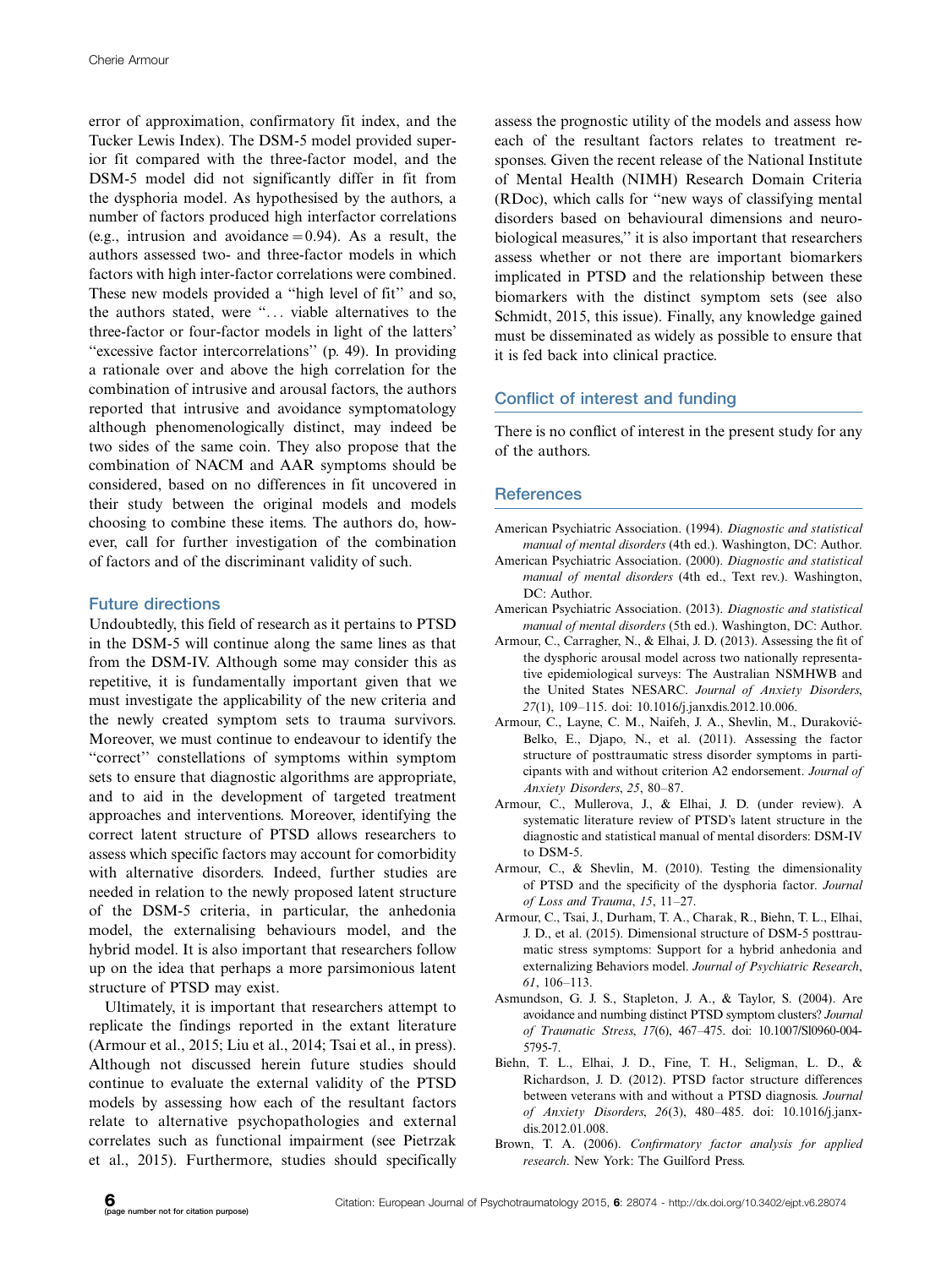- Charak, R., Armour, C., Elklit, A., Angmo, D., Elhai, J., & Koot, H. (2014). Factor structure of PTSD, and relation with gender in trauma survivors from India. European Journal of Psychotraumatology, 5, 25547, doi: [http://dx.doi.org/10.3402/](http://dx.doi.org/10.3402/ejpt.v5.25547) [ejpt.v5.25547](http://dx.doi.org/10.3402/ejpt.v5.25547)
- Contractor, A. A., Layne, C. M., Steinberg, A. M., Ostrowski, A. A., Ford, J. D., & Elhai, J. D. (2013). Do gender and age moderate the symptom structure of PTSD? Findings from a national clinical sample of children and adolescents. Psychiatry Research, 210, 1056-1064. doi: 10.1016/j.psychres.2013.09.012.
- Elhai, J. D., Biehn, T. L., Armour, C., Klopper, J. J., Frueh, B. C., & Palmieri, P. A. (2011). Evidence for a unique PTSD construct represented by PTSD's D1-D3 symptoms. Journal of Anxiety Disorders, 25, 340-345.
- Elhai, J. D., Engdahl, R. M., Palmieri, P. A., Naifeh, J. A., Schweinle, A., & Jacobs, G. A. (2009). Assessing posttraumatic stress disorder with or without reference to a single, worst traumatic event: Examining differences in factor structure. Psychological Assessment, 21(4), 629-634. doi: 10.1037/a00 16677.
- Elhai, J. D., Miller, M. E., Ford, J. D., Biehn, T. L., Palmieri, P. A., & Frueh, B. C. (2012). Posttraumatic stress disorder in DSM-5: Estimates of prevalence and symptom structure in a nonclinical sample of college students. Journal of Anxiety Disorders, 26(1), 58-64. doi: 10.1016/j.janxdis.2011.08.013.
- Elklit, A., Armour, C., & Shevlin, M. (2010). Testing alternative factor models of PTSD and the robustness of the dysphoria factor. Journal of Affective Disorders, 24, 147-154. doi: 10.1016/j.janxdis.2009.10.002.
- Forbes, D., Lockwood, E., Elhai, J. D., Creamer, M., Bryant, R., Mcfarlane, A., et al. (2015). An evaluation of the DSM-5 factor structure for posttraumatic stress disorder in survivors of traumatic injury. Journal of Anxiety Disorders, 29, 43-51. doi: 10.1016/j.janxdis.2014.11.004.
- Ford, J. D. (2015). Complex PTSD: Research directions for nosology/assessment, treatment, and public health. European Journal of Psychotraumatology, 6, 27584, doi: [http://dx.doi.org/](http://dx.doi.org/10.3402/ejpt.v6.27584) [10.3402/ejpt.v6.27584](http://dx.doi.org/10.3402/ejpt.v6.27584)
- Friedman, M. J. (2013). Finalizing PTSD in DSM-5: Getting here from there and where to go next. Journal of Traumatic Stress, 26, 548-556. doi: 10.1002/jts.21840.
- Hall, B. J., Elhai, J. D., Grubaugh, A., Tuerk, P., & Magruder, K. (2012). Examining the factor structure of PTSD between male and female veterans in primary care. Journal of Anxiety Disorders, 26(3), 409-415. doi: 10.1016/j.janxdis.2011.12.015.
- Hansen, M., Armour, C., & Elklit, A. (2012). Assessing a dysphoric arousal model of acute stress disorder symptoms in a clinical sample of rape and bank robbery victims. European Journal of Psychotraumatology, 3, 18201, doi: [http://dx.doi.org/10.3402/](http://dx.doi.org/10.3402/ejpt.v3i0.18201) [ejpt.v3i0.18201](http://dx.doi.org/10.3402/ejpt.v3i0.18201)
- Hoyt, T., & Yeater, E. A. (2010). Comparison of posttraumatic stress disorder symptom structure models in Hispanic and White college students. Psychological Trauma: Theory, Research, Practice, and Policy, 2(1), 19-30. doi: 10.1037/a00 18745.
- King, D. W., Leskin, G. A., King, L. A., & Weathers, F. W. (1998). Confirmatory factor analysis of the clinician-administered PTSD scale: Evidence for the dimensionality of posttraumatic stress disorder. Psychological Assessment, 10(2), 90-96.
- Kline, R. B. (2010). Principles and practice of structural equation modeling (3rd ed.). London: The Guilford Press.
- Krause, E. D., Kaltman, S., Goodman, L. A., & Dutton, M. A. (2007). Longitudinal factor structure of posttraumatic stress symptoms related to intimate partner violence. Psychological Assessment, 19(2), 165-175. doi: 10.1037/1040-3590.19.2.165.
- Liu, P., Wang, L., Cao, C., Wang, R., Zhang, J., Zhang, B., et al. (2014). The underlying dimensions of DSM-5 posttraumatic stress disorder symptoms in an epidemiological sample of Chinese earthquake survivors. Journal of Anxiety Disorders, 28, 345351. doi: 10.1016/j.janxdis.2014.03.008.
- Mansfield, A. J., Williams, J., Hourani, L. L., & Babeu, L. A. (2010). Measurement invariance of posttraumatic stress disorder symptoms among U.S. military personnel. Journal of Traumatic Stress, 23(1), 91-99. doi: 10.1002/jts.20492.
- Marshall, G. N. (2004). Posttraumatic stress disorder symptom checklist: Factor structure and English-Spanish measurement invariance. Journal of Traumatic Stress, 17(3), 223-230. doi: 10.1023/B:JOTS.0000029265.56982.86.
- Marshall, G. N., Schell, T. L., & Miles, J. N. V. (2013). A multisample confirmatory factor analysis of PTSD symptoms: What exactly is wrong with the DSM-IV structure? Clinical Psychology Review, 33, 54-66.
- McHugh, P. R. & Treisman, G. (2007). PTSD: A problematic diagnostic category. Journal of Anxiety Disorders, 21(2), 211222. doi: 10.1016/j.janxdis.2006.09.003.
- McNally, R. J. (2009). Can we fix PTSD in DSM-V? Depression and Anxiety, 26(7), 597-600. doi: 10.1002/da.20586.
- Miller, M. W., Wolf, E. J., Kilpatrick, D., Resnick, H., Marx, B. P., Holowka, D. W., et al. (2013). The prevalence and latent structure of proposed DSM-5 posttraumatic stress disorder symptoms in U.S. national and veteran samples. Psychological Trauma: Theory, Research, Practice, and Policy, 5(6), 501-512. doi: 10.1037/a0029730.
- Olff, M., Sijbrandij, M., Opmeer, B. C., Carlier, I. V., & Gersons, B. P. (2009). The structure of acute posttraumatic stress symptoms: 'Reexperiencing', 'active avoidance', 'dysphoria', and 'hyperarousal'. Journal of Anxiety Disorders, 23(5), 656-659. doi: 10.1016/j.janxdis.2009.02.003.
- Palmieri, P. A., Weathers, F. W., Difede, J., & King, D. W. (2007). Confirmatory factor analysis of the PTSD checklist and the clinician-administered PTSD scale in disaster workers exposed to the World Trade Center Ground Zero. Journal of Abnormal Psychology, 116(2), 329-341. doi: 10.1037/0021-843X.116. 2.329.
- Pietrzak, R. H., Tsai, J., Armour, C., Mota, N., Harpaz-Rotem, I., & Southwick, S. M. (2015). Functional significance of a novel 7-factor model of DSM-5 PTSD symptoms: Results from the National Health and Resilience in Veterans Study. Journal of Affective Disorders, 174, 522-526.
- Rademaker, A., Minnen, A., Ebberink, F., Zuiden, M., Hagenaars, M., & Geuze, E. (2012). Symptom structure of PTSD: Support for a hierarchical model separating core PTSD symptoms from dysphoria. European Journal of Psychotraumatology, 3, 17580, doi:<http://dx.doi.org/10.3402/ejpt.v3i0.17580>
- Roberton, T., Daffern, M., & Bucks, R. S. (2012). Emotion regulation and aggression. Aggression and Violent Behavior, 17(1), 72-82. doi: 10.1016/j.avb.2011.09.006.
- Rosen, G. M. & Lilienfield, S. O. (2008). Posttraumatic stress disorder: An empirical evaluation of core assumptions. Clinical Psychology Review, 28(5), 837-868. doi: 10.1016/j.cpr.2007. 12.002.
- Schell, T. L., Marshall, G. N., & Jaycox, L. H. (2004). All symptoms are not created equal: The prominent role of hyperarousal in the natural course of posttraumatic psychological distress. Journal of Abnormal Psychology, 113(2), 189-197. doi: 10.1037/ 0021-843X.113.2.189.
- Schmidt, U. (2015). A plea for symptom-based research in psychiatry. European Journal of Psychotraumatology, 6, 27660, doi: [http://](http://dx.doi.org/10.3402/ejpt.v6.27660) [dx.doi.org/10.3402/ejpt.v6.27660](http://dx.doi.org/10.3402/ejpt.v6.27660)
- Simms, L. J., Watson, D., & Doebbeling, B. N. (2002). Confirmatory factor analyses of posttraumatic stress symptoms in deployed